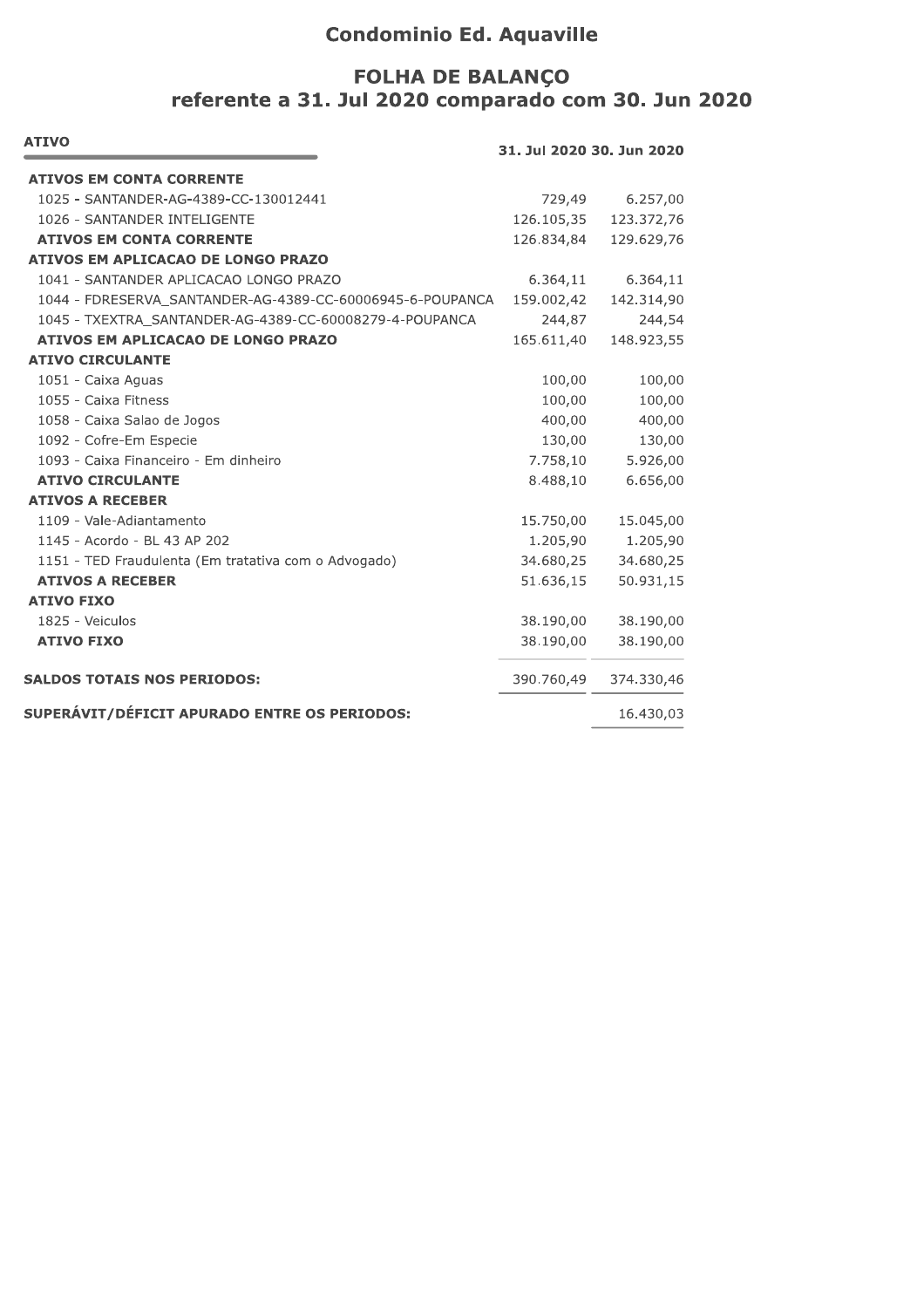### **Condominio Ed. Aquaville**

## **RECEITAS x DESPESAS** pelo período 01. Julho 2020 Até 31. Julho 2020

| <b>RECEITAS</b>                                                               | 01. Jul 2020<br>31. Jul 2020 |
|-------------------------------------------------------------------------------|------------------------------|
| RECEITAS DE TAXAS ORDINARIAS                                                  |                              |
| 3712 - Taxa Ordinaria-201712                                                  | 895,00                       |
| 3801 - Taxa Ordinaria-201801                                                  | 895,00                       |
| 3802 - Taxa Ordinaria-201802                                                  | 895,00                       |
| 3803 - Taxa Ordinaria-201803                                                  | 945,00                       |
| 3804 - Taxa Ordinaria-201804                                                  | 945,00                       |
| 3805 - Taxa Ordinaria-201805                                                  | 1.890,00                     |
| 3806 - Taxa Ordinaria-201806                                                  | 2.835,00                     |
| 3807 - Taxa Ordinaria-201807                                                  | 945,00                       |
| 3902 - Taxa Ordinaria-201902                                                  | 945,00                       |
| 3904 - Taxa Ordinaria-201904                                                  | 1.980,00                     |
| 3906 - Taxa Ordinaria-201906                                                  | 990,00                       |
| 4002 - Taxa Ordinaria-202002                                                  | 990,00                       |
| 4003 - Taxa Ordinaria-202003                                                  | 1.040,00                     |
| 4004 - Taxa Ordinaria-202004                                                  | 9.360,00                     |
| 4005 - Taxa Ordinaria-202005                                                  | 9.360,00                     |
| 4006 - Taxa Ordinaria-202006                                                  | 11.440,00                    |
| 4007 - Taxa Ordinaria-202007                                                  | 442.000,00                   |
| 4008 - Taxa Ordinaria-202008                                                  | 26.000,00                    |
| 4009 - Taxa Ordinaria-202009                                                  | 1.040,00                     |
| 4010 - Taxa Ordinaria-202010                                                  | 2.080,00                     |
| 4011 - Taxa Ordinaria-202011                                                  | 2.080,00                     |
| 4012 - Taxa Ordinaria-202012                                                  | 1.040,00                     |
| 4101 - Taxa Ordinaria-202101                                                  | 1.040,00                     |
| 4102 - Taxa Ordinaria-202102                                                  | 1.040,00                     |
| <b>RECEITAS DE TAXAS ORDINARIAS</b>                                           | 522.670,00                   |
| RECEITA DE TAXAS PARA FUNDO DE RESERVA                                        |                              |
| 5712 - Taxa Fundo de Reserva-201712                                           | 5,00                         |
| 5801 - Taxa Fundo de Reserva-201801                                           | 5,00                         |
| 5802 - Taxa Fundo de Reserva-201802                                           | 5,00                         |
| 5803 - Taxa Fundo de Reserva-201803                                           | 5,00                         |
| 5804 - Taxa Fundo de Reserva-201804                                           | 5,00                         |
| 5805 - Taxa Fundo de Reserva-201805                                           | 10,00                        |
| 5806 - Taxa Fundo de Reserva-201806                                           | 15,00                        |
| 5807 - Taxa Fundo de Reserva-201807                                           | 5,00                         |
| 5902 - Taxa Fundo de Reserva-201902                                           | 5,00                         |
| 5904 - Taxa Fundo de Reserva-201904                                           | 10,00                        |
| 5906 - Taxa Fundo de Reserva-201906                                           | 5,00                         |
| 6002 - Taxa Fundo de Reserva-202002                                           | 5,00                         |
| 6003 - Taxa Fundo de Reserva-202003                                           | 5,00                         |
| 6004 - Taxa Fundo de Reserva-202004                                           | 45,00                        |
| 6005 - Taxa Fundo de Reserva-202005                                           | 45,00                        |
| 6006 - Taxa Fundo de Reserva-202006                                           | 55,00                        |
| 6007 - Taxa Fundo de Reserva-202007                                           | 2.125,00                     |
| 6008 - Taxa Fundo de Reserva-202008                                           | 125,00                       |
| 6009 - Taxa Fundo de Reserva-202009                                           | 5,00                         |
| 6010 - Taxa Fundo de Reserva-202010                                           | 10,00                        |
| 6011 - Taxa Fundo de Reserva-202011                                           | 10,00                        |
| 6012 - Taxa Fundo de Reserva-202012                                           | 5,00                         |
| 6101 - Taxa Fundo de Reserva-202101                                           | 5,00                         |
|                                                                               | 5,00                         |
| 6102 - Taxa Fundo de Reserva-202102<br>RECEITA DE TAXAS PARA FUNDO DE RESERVA | 2.520,00                     |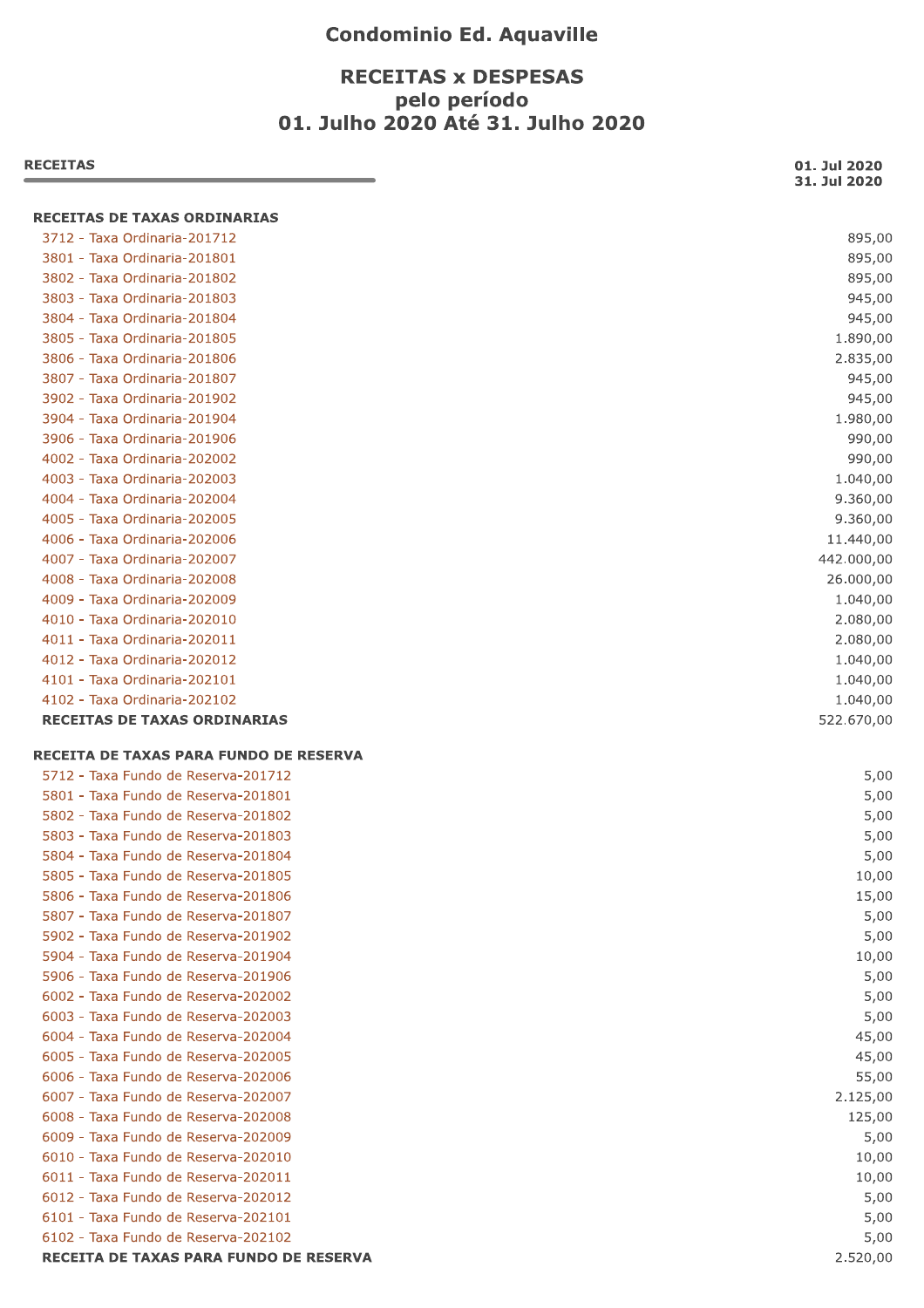| <b>RECEITA DE TAXAS EXTRAS</b>                                                      |              |
|-------------------------------------------------------------------------------------|--------------|
| 7712 - Taxa Fundo de Melhoria-201712                                                | 50,00        |
| 7801 - Taxa Fundo de Melhoria-201801                                                | 50,00        |
| 7802 - Taxa Fundo de Melhoria-201802                                                | 50,00        |
| 7810 - Taxa Fundo de Repaginação -201810                                            | 300,00       |
| 7811 - Taxa Fundo de Repaginação -201811                                            | 300,00       |
| 7812 - Taxa Fundo de Obras -201812                                                  | 300,00       |
| 7901 - Taxa Fundo de Obras -201901                                                  | 300,00       |
| 7902 - Taxa Fundo de Obras -201902                                                  | 300,00       |
| 7910 - Taxa Extra Reveillon 2019/2020 -201910                                       | 300,00       |
| 8003 - Taxa Fundo de Reforço Estrutural -202003                                     | 1.500,00     |
| 8004 - Taxa Fundo de Reforço Estrutural -202004                                     | 2.100,00     |
| 8005 - Taxa Fundo de Reforço Estrutural -202005                                     | 2.700,00     |
| 8006 - Taxa Fundo de Reforço Estrutural -202006                                     | 900,00       |
| 8007 - Taxa Fundo de Reforço Estrutural -202007                                     | 24.900,00    |
| 8008 - Taxa Fundo de Reforço Estrutural -202008                                     | 1.800,00     |
| <b>RECEITA DE TAXAS EXTRAS</b>                                                      | 35.850,00    |
| <b>RECEITAS COM OUTRAS TAXAS</b>                                                    |              |
| 9203 - Taxa Extra Ressarc. Mao de forca e Portao                                    | 300,00       |
| 9204 - Taxa Extra Ressarc, Caixa de Fibra Arcond                                    | 250,00       |
| 9206 - Taxa Uso Salao de Festas                                                     | 200,00       |
| 9207 - Taxa Uso Churrasqueira                                                       | 700,00       |
| <b>RECEITAS COM OUTRAS TAXAS</b>                                                    | 1.450,00     |
| <b>RECEITAS VENDAS/SERVICOS</b>                                                     |              |
| 9351 - Receita com Vendas de Mercadorias (ILHA AGUAS, SALAO DE JOGOS E BAR FITNESS) | 1.470,00     |
| 9353 - Receita com Servicos de SAUNA, FITNESS, INTERNET, CAIAQUE, BICICLETAS        | 2.264,00     |
| 9354 - Receitas Diversas (CARTEIRAS, ETC.)                                          | 130,00       |
| <b>RECEITAS VENDAS/SERVICOS</b>                                                     | 3.864,00     |
| <b>OUTRAS RECEITAS</b>                                                              |              |
| 9376 - Receita com Multa de Atraso                                                  | 6.925,61     |
| 9377 - Receita com Juros de Aplicacoes                                              | 211,17       |
| 9398 - Creditos Diversos                                                            | 2.860,86     |
| 9399 - Receitas com Depositos Ainda Nao Identificadas                               | 1.045,00     |
| <b>OUTRAS RECEITAS</b>                                                              | 11.042,64    |
| <b>TOTAL DE RECEITAS</b>                                                            | 577.396,64 · |
| <b>DESPESAS</b>                                                                     |              |
|                                                                                     |              |
| <b>DESPESAS COM PRODUTOS PARA VENDA</b>                                             |              |
| 9402 - Despesa com Compras de Bebidas                                               | 858,00       |
| 9403 - Despesa com Compras de Racao para Peixes                                     | 978,34       |
| <b>DESPESAS COM PRODUTOS PARA VENDA</b>                                             | 1.836,34     |
| <b>DESPESAS COM MATERIAIS DE CONSUMO</b>                                            |              |
| 9451 - Despesa com Material Eletrico                                                | 6.210,96     |
| 9453 - Despesa com Material de Limpeza                                              | 5.190,10     |
| 9454 - Despesa com Produtos Quimicos Piscina                                        | 8.503,40     |
| 9455 - Despesa com ETA                                                              | 600,00       |
| 9456 - Despesa com Jardinagem                                                       | 4.082,40     |
| 9457 - Despesa com Dedetizacao                                                      | 764,00       |
| 9459 - Despesa com Materiais de Escritorio                                          | 414,19       |

9460 - Despesas com Equipamentos Eletro-Eletronicos

9499 - Despesa com Frete

**DESPESAS COM MATERIAIS DE CONSUMO** 

#### DESPESAS FOLHA DE PESSOAL/TRIBUTOS

| 9510 - Despesa com Salarios              | 131.992,53 |
|------------------------------------------|------------|
| 9511 - Despesa com Salarios Complementar | 8.367,00   |
| 9512 - Despesa com Ferias                | 9.857,82   |

1.950,00

27.865,05

150,00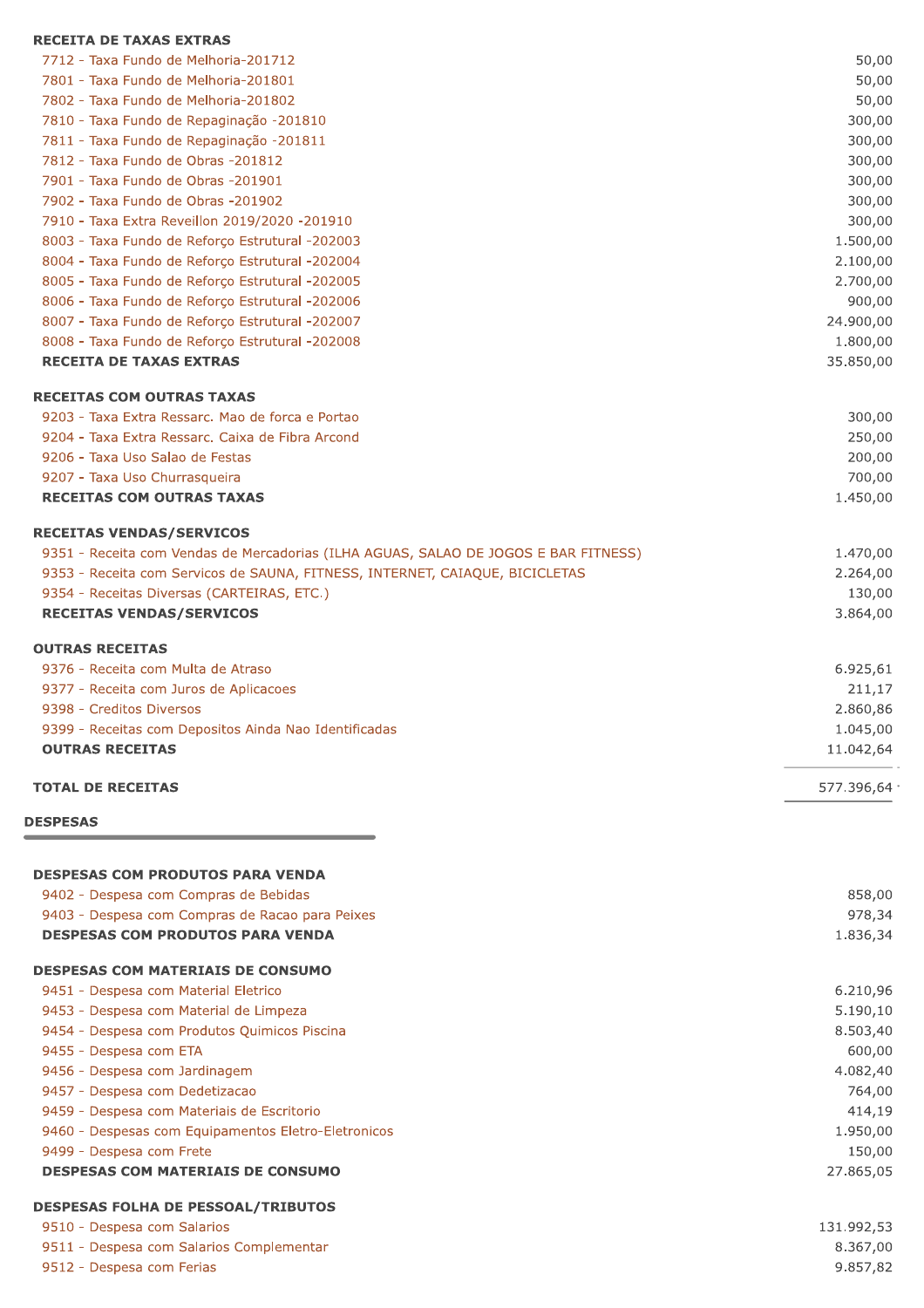| 9513 - Despesa com Rescisao de Funcionarios                                                                                          | 7.641,92             |
|--------------------------------------------------------------------------------------------------------------------------------------|----------------------|
| 9514 - Despesa com FGTS-Rescisao                                                                                                     | 493,50               |
| 9515 - Despesa com 13o Salario                                                                                                       | 79.540,45            |
| 9516 - Despesa com INSS                                                                                                              | 39.558,28            |
| 9517 - Despesa com FGTS                                                                                                              | 15.228,26            |
| 9518 - Despesa com PIS                                                                                                               | 1.178,19             |
| 9520 - Despesa com Alimentacao - CONTRATO                                                                                            | 20.937,50            |
| 9521 - Despesa com Vale-Transporte                                                                                                   | 5.226,00             |
| 9522 - Despesa com Transporte Funcionarios                                                                                           | 8.946,00             |
| 9523 - Despesa com IRRF                                                                                                              | 1.178,25             |
| 9524 - Despesa com Plano de Saude-Contrato                                                                                           | 15.082,35            |
| 9525 - Despesa com Medicamentos                                                                                                      | 138,03               |
| 9526 - Despesa com Pensao Alimenticia                                                                                                | 616,74               |
| 9527 - Despesa com Cafe da Manha/Lanche-Contrato<br>9530 - Despesa com Fardamento                                                    | 6.468,75<br>4.399,60 |
| 9531 - Despesa com EPI                                                                                                               | 1.003,70             |
| 9535 - Despesa com Pessoal-Diversos                                                                                                  | 100,00               |
| 9536 - Despesa com Auxilio Combustivel                                                                                               | 5.935,00             |
| 9537 - Despesa com Cesta Basica                                                                                                      | 857,96               |
| <b>DESPESAS FOLHA DE PESSOAL/TRIBUTOS</b>                                                                                            | 364.747,83           |
|                                                                                                                                      |                      |
| <b>SERVICOS ESSENCIAIS</b>                                                                                                           |                      |
| 9560 - Despesa com Energia Eletrica                                                                                                  | 36.869,92            |
| 9562 - Despesa com Gas GLP                                                                                                           | 9.129,41             |
| 9566 - Despesas com Telefonia                                                                                                        | 675,82               |
| 9568 - Despesas com Telefonia-Tronco de Ramais-Contrato<br>9569 - Despesas com Provedor de Internet-Contrato                         | 1.336,64<br>998,00   |
| 9570 - Despesas com TV por Assinatura - Contrato                                                                                     | 568,79               |
| 9571 - Despesas com Manutencao do Sistema Cameras                                                                                    | 2.213,00             |
| <b>SERVICOS ESSENCIAIS</b>                                                                                                           | 51.791,58            |
|                                                                                                                                      |                      |
| <b>DESPESAS ADMINISTRATIVAS</b>                                                                                                      |                      |
| 9612 - Despesas com Copias-Contrato                                                                                                  | 747,00               |
| 9616 - Despesas com Contador-Contrato                                                                                                | 2.873,15             |
| 9618 - Despesa com Seguro de Bens do Condominio                                                                                      | 1.623,99             |
| 9620 - Despesa com Software-Manutencao-Contrato<br>9622 - Despesas com Manutencao de Veiculos                                        | 399,20<br>35,00      |
| <b>DESPESAS ADMINISTRATIVAS</b>                                                                                                      | 5.678,34             |
|                                                                                                                                      |                      |
| <b>MANUTENCAO E CONSERVACAO</b>                                                                                                      |                      |
| 9655 - Despesa com Manutencao de Maguinas Eletricas/Bombas                                                                           | 4.887,00             |
| 9663 - Despesas com Aquisicao de Equipamentos/Ferramentas                                                                            | 3.600,79             |
| 9665 - Despesas com Manutencao Central Telefonica                                                                                    | 1.051,00             |
| 9667 - Despesas com Manutencao Computadores                                                                                          | 706,00               |
| 9669 - Despesas com Manutencao de Controle de Acesso                                                                                 | 4.616,50             |
| 9671 - Despesas com Analise da Agua                                                                                                  | 209,00               |
| 9673 - Despesas com Manutencao de Bastoes / Ponto Eletronico (Contrato)<br>9675 - Despesa com Manutencao da Antena Coletiva-Contrato | 365,13<br>825,00     |
| <b>MANUTENCAO E CONSERVACAO</b>                                                                                                      | 16.260,42            |
|                                                                                                                                      |                      |
| <b>SEGURANCA DO TRABALHO E AFINS</b>                                                                                                 |                      |
| 9701 - Despesas com PPRA                                                                                                             | 500,00               |
| 9703 - Despesas com PCMSO                                                                                                            | 450,00               |
| 9705 - Despesas com ASOs                                                                                                             | 1.050,00             |
| 9707 - Despesas com Recarga Extintores de Incendio                                                                                   | 2.000,00             |
| <b>SEGURANCA DO TRABALHO E AFINS</b>                                                                                                 | 4.000,00             |
| <b>OBRAS E/OU MELHORIAS</b>                                                                                                          |                      |
| 9760 - Despesas com Conservacao/Melhorias                                                                                            | 39.905,93            |
| 9770 - Despesas com Obras                                                                                                            | 265,30               |
| 9780 - Despesas com Recuperacao de Blocos                                                                                            | 7.853,00             |
| 9785 - Despesas com Terraplanagem                                                                                                    | 740,00               |
| <b>OBRAS E/OU MELHORIAS</b>                                                                                                          | 48.764,23            |
| <b>DESPESAS DIVERSAS</b>                                                                                                             |                      |
|                                                                                                                                      |                      |
|                                                                                                                                      |                      |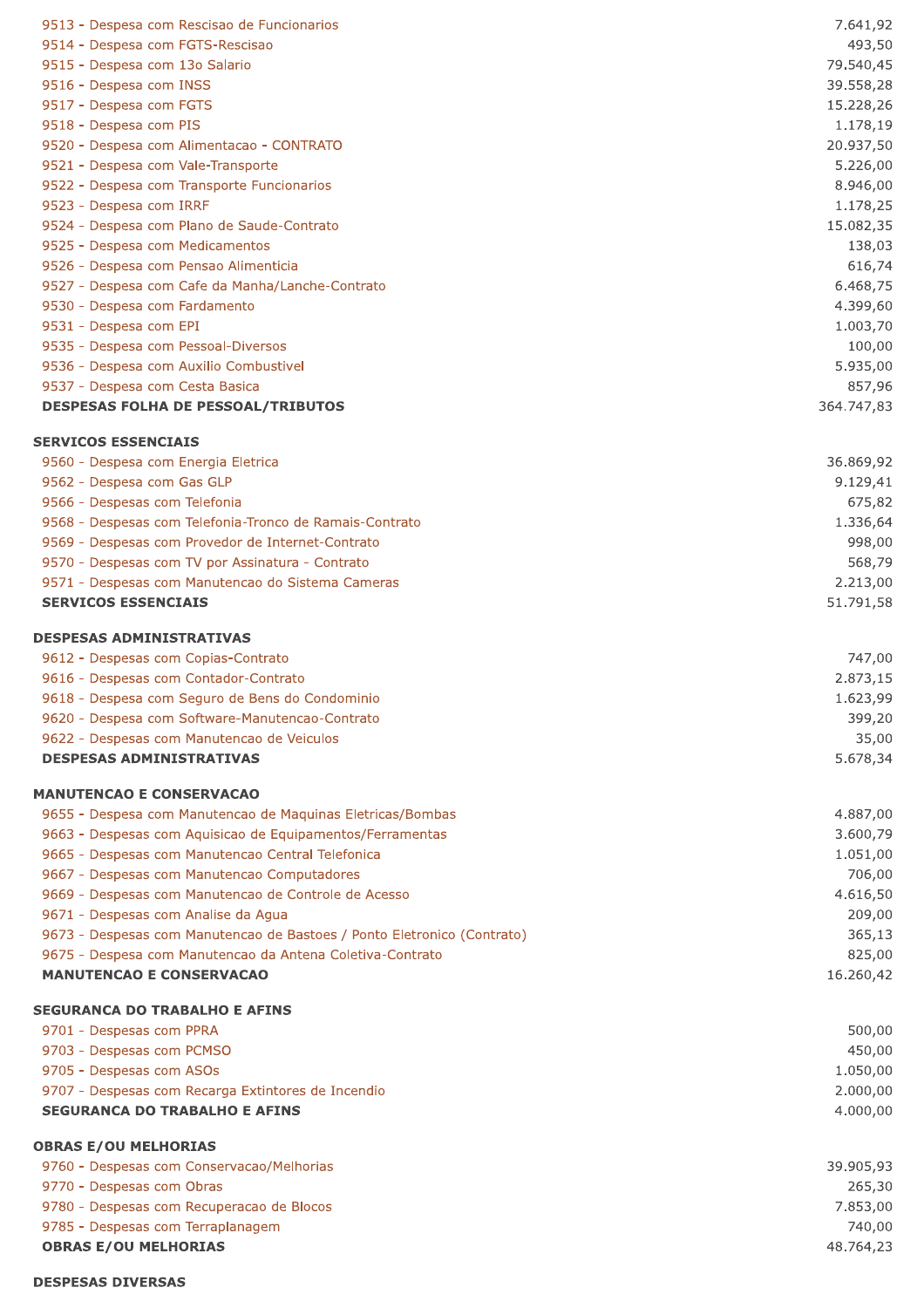| 9810 - Despesas com Combustivel                         | 1.739,44   |
|---------------------------------------------------------|------------|
| 9820 - Despesas com Esporte/Lazer                       | 3.000,00   |
| 9840 - Despesas com Fitness                             | 5.845,50   |
| 9845 - Despesas com Advogados                           | 7.647,19   |
| 9848 - Despesas com Controle de Animais (Gatos, Pombos) | 1.002,50   |
| 9849 - Despesas com Servicos Graficos                   | 1.641,00   |
| <b>DESPESAS DIVERSAS</b>                                | 20.875,63  |
| <b>DESPESAS FINANCEIRAS</b>                             |            |
| 9860 - Despesas com Cobranca Bancaria                   | 2.076,33   |
| <b>DESPESAS FINANCEIRAS</b>                             | 2.076,33   |
| <b>DESPESAS EXTRAORDINARIAS</b>                         |            |
| 9931 - Despesas com Repaginacao Aquaville               | 15.700,00  |
| 9934 - Despesas com Reforco dos Blocos                  | 500,00     |
| 9951 - Despesas com Instalacao do Sistema de Cameras    | 870,86     |
| <b>DESPESAS EXTRAORDINARIAS</b>                         | 17.070,86  |
| <b>TOTAL DE DESPESAS</b>                                | 560.966,61 |
| SUPERÁVIT/(DÉFICIT):                                    | 16.430,03  |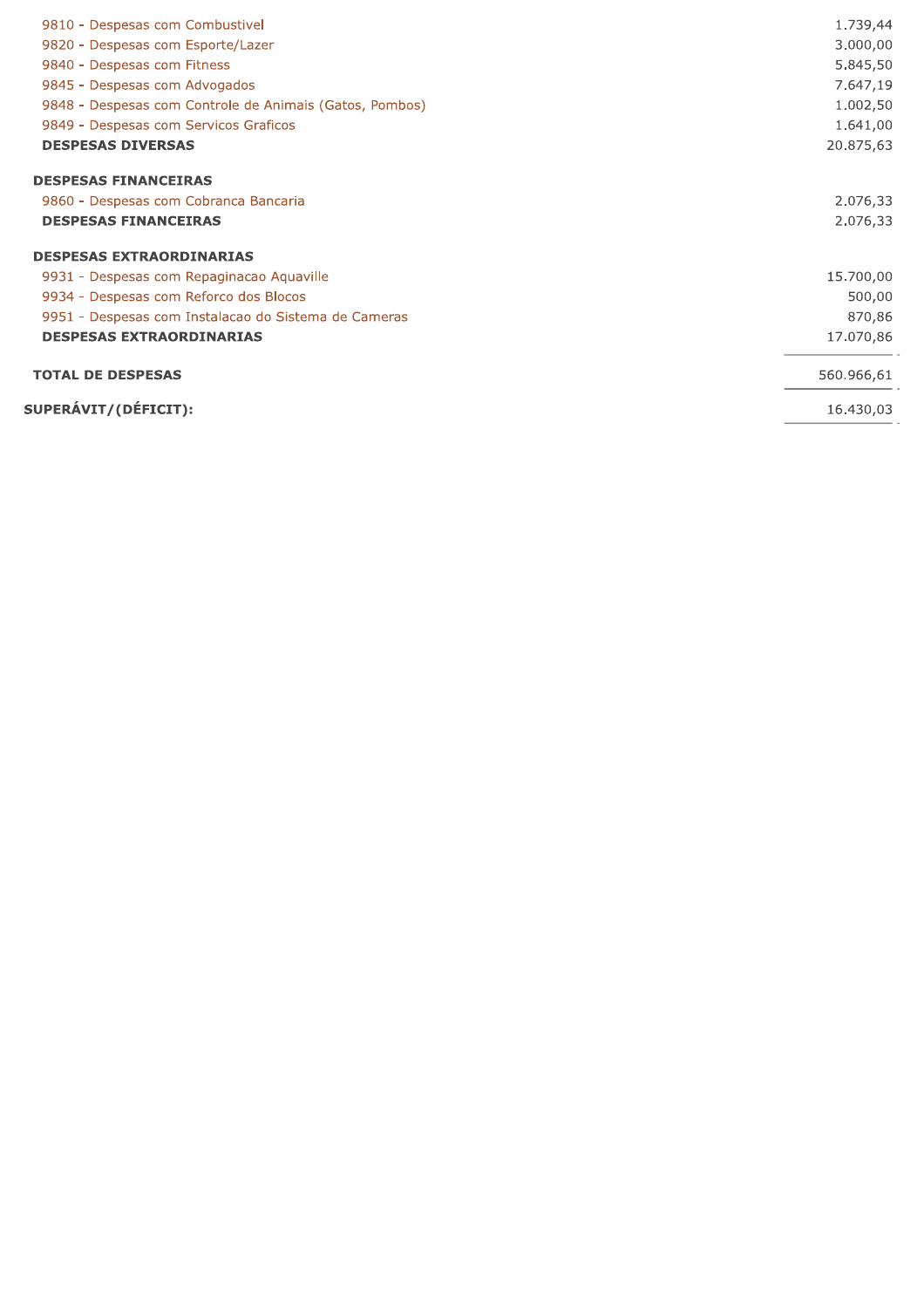#### DESPESAS DIARIAS PARA BALANCETE / Condominio Ed. Aquaville

De 01. Julho 2020<br>Até 31. Julho 2020 Em Aberto Fechado

| Data de<br>pagamento | <b>Fatura/Recibo</b>                               | <b>Fornecedor</b>                                          | <b>Total</b> | <b>Total</b><br><b>Efetuado</b> |
|----------------------|----------------------------------------------------|------------------------------------------------------------|--------------|---------------------------------|
| 1 01.07.2020         | ENERGIA ELETRICA 07/2020                           | <b>COELCE</b>                                              | 7.597,23     | 7.597,23                        |
| 2 01.07.2020         | NF 1356773                                         | INDAIA BRASIL AGUAS MINERAIS LTDA                          | 199,33       | 199,33                          |
| 3 01.07.2020         | NF 151234                                          | <b>BRASIL TINTAS</b>                                       | 796,00       | 796,00                          |
| 4 01.07.2020         | NF 151235                                          | <b>BRASIL TINTAS</b>                                       | 568,00       | 568,00                          |
| 5 01.07.2020         | NF 440985                                          | <b>MUNDIAL</b>                                             | 730,80       | 730,80                          |
| 6 01.07.2020         | <b>NF 58220</b>                                    | <b>VIP TINTAS LTDA</b>                                     | 1.492,14     | 1.492,14                        |
| 7 01.07.2020         | RESCISÃO FCO ADRIANO                               | Funcionario                                                | 6.348,07     | 6.348,07                        |
|                      |                                                    |                                                            | 17.731,57    | 17.731,57                       |
| 8 02.07.2020         | FGTS 04/2020 FCO ADRIANO                           | MINISTERIO DO TRABALHO                                     | 82,84        | 82,84                           |
| 9 02.07.2020         | RECIBO PCMSO 2020                                  | DR RENAN G. RIBEIRO MEDICO DO TRAB.<br><b>CREMEC: 2288</b> | 450,00       | 450,00                          |
| 10 02.07.2020        | RECIBO PPRA 2020                                   | ADRIANO PEREIRA PITTA PINHEIRO                             | 500,00       | 500,00                          |
| 11 02.07.2020        | CUMBUSTIVEL 07/2020 ALANE                          | Funcionario                                                | 250,00       | 250,00                          |
| 12 02.07.2020        | FGTS 03/2020 FCO ADRIANO                           | MINISTERIO DO TRABALHO                                     | 118,35       | 118,35                          |
| 13 02.07.2020        | <b>FGTS RESCISÓRIO FRANCISCO</b><br><b>ADRIANO</b> | Funcionario                                                | 493,50       | 493,50                          |
| 14 02.07.2020        | NF 12374                                           | GAMA 7 AUTOMAÇÃO INDUSTRIA E COM                           | 1.166,50     | 1.166,50                        |
| 15 02.07.2020        | <b>NF 21677</b>                                    | POLO DO ELETRO COMERCIAL DE MOVEIS<br><b>LTDA</b>          | 669,00       | 669,00                          |
| 16 02.07.2020        | <b>NF 25130</b>                                    | SOLUCAO PRODUTOS PARA CONSTRUCAO<br>LTDA - EPP             | 440,00       | 440,00                          |
| 17 02.07.2020        | <b>PAGAMENTO DIVERSOS</b>                          | Funcionario                                                | 2.225,60     | 2.225,60                        |
| 18 02.07.2020        | <b>RECIBO</b>                                      | FLORICULTURA RIO NEGO                                      | 750,00       | 750,00                          |
| 19 02.07.2020        | RECIBO 06/2020                                     | M A P ASSESSORIA                                           | 2.000,00     | 2.000,00                        |
|                      |                                                    |                                                            | 9.145,79     | 9.145,79                        |
| 20 03.07.2020        | <b>RECIBO</b>                                      | <b>JORGE LUIS DA SILVA</b>                                 | 1.500,00     | 1.500,00                        |
| 21 03.07.2020        | <b>RECIBO</b>                                      | <b>COMPRAS DIVERSAS</b>                                    | 350,00       | 350,00                          |
| 22 03.07.2020        | <b>RECIBO</b>                                      | A.L GRAFICA RAPIDA                                         | 201,00       | 201,00                          |
| 23 03.07.2020        | <b>NF 128</b>                                      | JONAS DE JESUS DO NASCIMENTO                               | 12.443,00    | 12.443,00                       |
| 24 03.07.2020        | NF 606 02/02                                       | A L S CAFE INDUSTRIA DE TINTAS LTDA                        | 2.857,50     | 2.857,50                        |
|                      |                                                    |                                                            | 17.351,50    | 17.351,50                       |
| 25 06.07.2020        | <b>NF</b>                                          | <b>MERCADO PAGO</b>                                        | 265,30       | 265,30                          |
| 26 06.07.2020        | <b>NF1251</b>                                      | WORLD DIGITAL SOLUCOES INTELIGENTE<br><b>LTDA</b>          | 747,00       | 747,00                          |
| 27 06.07.2020        | NF 145970                                          | COMERCIAL DRAGAO LTDA                                      | 721,10       | 721,10                          |
| 28 06.07.2020        | NF 441776                                          | <b>MUNDIAL</b>                                             | 474,00       | 474,00                          |
| 29 06.07.2020        | <b>NF 5085</b>                                     | <b>GERENCIAL CONTABILIDADE</b>                             | 2.873,15     | 2.873,15                        |
| 30 06.07.2020        | APÓLICE 116214000679 AGOSTO<br>05/06               | PORTO SEGURO                                               | 447,26       | 447,26                          |
| 31 06.07.2020        | APÓLICE 116214000679 JULHO 04/06                   | PORTO SEGURO                                               | 447,26       | 447,26                          |
| 32 06.07.2020        | NF 19111/2359                                      | <b>CEARA EXTINTORES</b>                                    | 2.000,00     | 2.000,00                        |
| 33 06.07.2020        | <b>NF 27717</b>                                    | FORTAL CHECK BRASIL SERVICOS DE<br><b>INFORMACOES</b>      | 67,60        | 67,60                           |
| 34 06.07.2020        | <b>NF 613</b>                                      | M & S MATERIAL DE CONSTRUCAO LTDA<br><b>ME</b>             | 720,00       | 720,00                          |
| 35 06.07.2020        | RECIBO JUNHO/2020                                  | <b>SINAPSE BRASIL</b>                                      | 480,00       | 480,00                          |
| 36 06.07.2020        | SERVIÇOS PRESTADOS 05.07 A<br>06.07.2020           | Funcionario                                                | 450,00       | 450,00                          |
|                      |                                                    |                                                            | 9.692, 67    | 9.692, 67                       |
| 37 07.07.2020        | PENSÃO ALIMEN 06/2020 ALAN JORGE                   | Funcionario                                                | 204,27       | 204,27                          |
| 38 07.07.2020        | PENSÃO ALIMEN 06/2020 FCO<br><b>ARTURIENE</b>      | Funcionario                                                | 93,05        | 93,05                           |
| 39 07.07.2020        | PENSÃO ALIMEN 06/2020 LUIS<br><b>EDUARDO</b>       | Funcionario                                                | 319,42       | 319,42                          |
| 40 07.07.2020        | <b>CUSTAS DILIGENCIAIS 03-202</b>                  | SERVIÇOS DIVERSOS                                          | 47,14        | 47,14                           |
| 41 07.07.2020        | <b>CUSTAS DILIGENCIAIS 57-202</b>                  | <b>SERVIÇOS DIVERSOS</b>                                   | 94,28        | 94,28                           |
| 42 07.07.2020        | <b>CUSTAS PROCESSUAIS 03-202</b>                   | SERVIÇOS DIVERSOS                                          | 1.746,98     | 1.746,98                        |
| 43 07.07.2020        | <b>CUSTAS PROCESSUAIS 57-202</b>                   | SERVIÇOS DIVERSOS                                          | 1.746,98     | 1.746,98                        |
| 44 07.07.2020        | FGTS 06/2020                                       | MINISTERIO DO TRABALHO                                     | 9.222,84     | 9.222,84                        |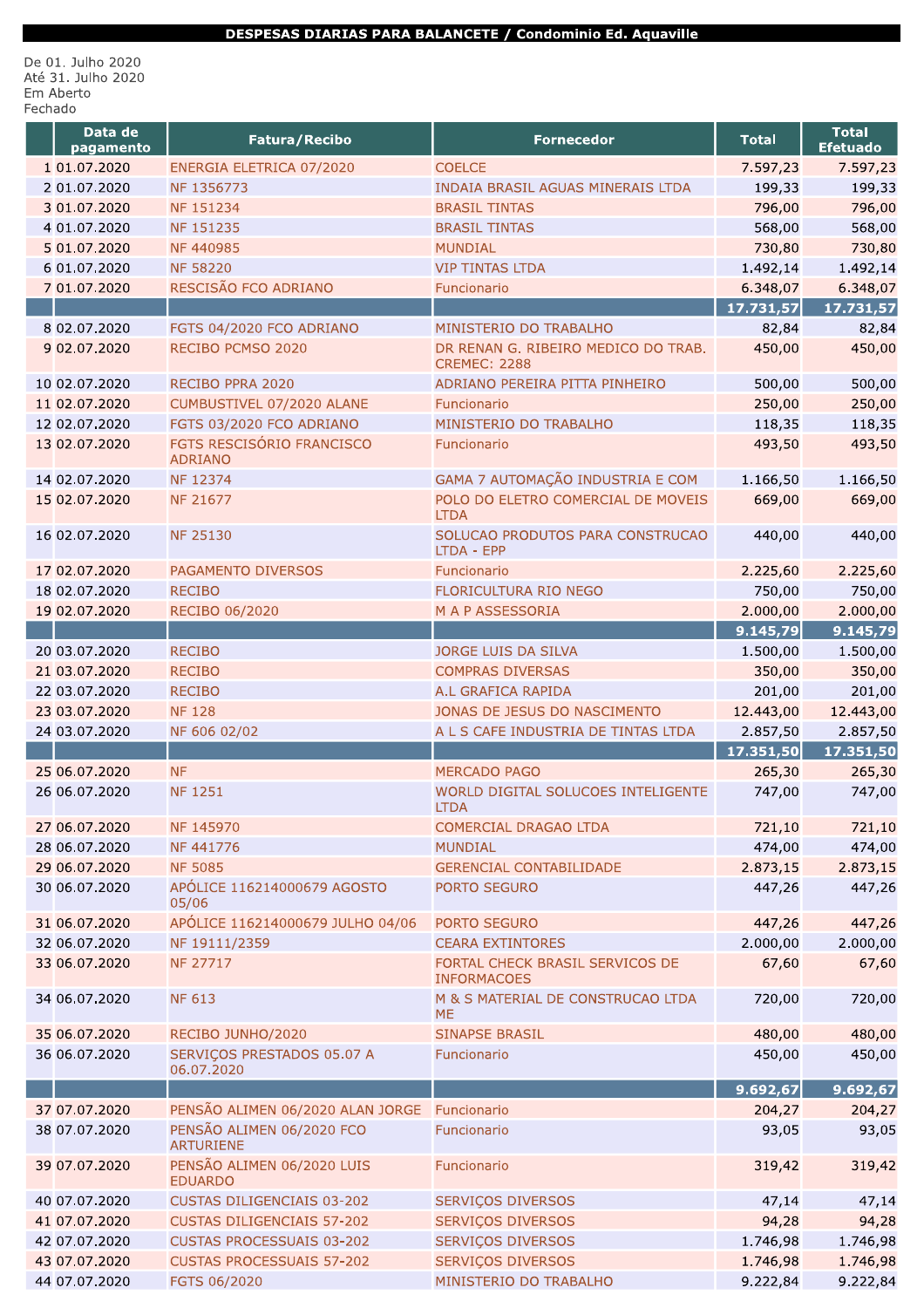| 45 07.07.2020                  | FGTS APRENDIZ 06/2020                    | MINISTERIO DO TRABALHO                                   | 39,85     | 39,85     |
|--------------------------------|------------------------------------------|----------------------------------------------------------|-----------|-----------|
| 46 07.07.2020                  | FGTS PARCELAMENTO 1/6                    | MINISTERIO DO TRABALHO                                   | 5.689,02  | 5.689,02  |
| 47 07.07.2020                  | LOCAÇÃO DE ESCORAS                       | <b>SERVIÇOS DIVERSOS</b>                                 | 300,00    | 300,00    |
| 48 07.07.2020                  | <b>NF 2252</b>                           | ROMMEL BORGES PINTO                                      | 3.589,00  | 3.589,00  |
| 49 07.07.2020                  | <b>NF 92720</b>                          | SIMAG COM. VAREJISTA DE PRODUTOS                         | 537,00    | 537,00    |
| 50 07.07.2020                  | TRONCO RAMAIS JUNHO/2020                 | DOMISSANITARIOS LTDA<br>MSN ADMINISTRACAO DE RESTAURANTE | 1.336,64  | 1.336,64  |
|                                |                                          | <b>E HOTEIS LTDA</b>                                     |           |           |
|                                |                                          |                                                          | 24.966,47 | 24.966,47 |
| 51 08.07.2020<br>52 08.07.2020 | <b>CUSTAS DILIGENCIAIS 03-202</b>        | <b>SERVIÇOS DIVERSOS</b>                                 | 47,14     | 47,14     |
|                                | <b>NF 17955</b>                          | BARATAO DA IRRIGACAO COMERCIAL DE<br><b>BOMBAS LTDA</b>  | 532,40    | 532,40    |
| 53 08.07.2020                  | NF 58902 2/2                             | <b>PETROLUSA</b>                                         | 1.195,70  | 1.195,70  |
| 54 08.07.2020                  | <b>NF 6293</b>                           | FARMACIA GOTA MAIS LTDA                                  | 138,03    | 138,03    |
| 55 08.07.2020                  | <b>NF 63781</b>                          | CLARUS COMERCIO DE EPIS E                                | 503,70    | 503,70    |
|                                |                                          | <b>FERRAMENTAS</b>                                       |           |           |
| 56 08.07.2020                  | NF 7880 2/3                              | <b>BORGES COMERCIAL LTDA</b>                             | 2.666,25  | 2.666,25  |
|                                |                                          |                                                          | 5.083,22  | 5.083,22  |
| 57 09.07.2020                  | FARDAMENTO ALMOXARIFADO                  | <b>COMPRAS DIVERSAS</b>                                  | 399,60    | 399,60    |
| 58 09.07.2020                  | NF 146136                                | <b>COMERCIAL DRAGAO LTDA</b>                             | 430,49    | 430,49    |
| 59 09.07.2020                  | NF 193 1/2                               | A.L GRAFICA RAPIDA                                       | 480,00    | 480,00    |
| 60 09.07.2020                  | <b>NF 207</b>                            | FRANCISCO NEUTON DE SOUSA                                | 1.225,00  | 1.225,00  |
| 61 09.07.2020                  | NF 684432                                | CARMEHIL COMERCIAL ELETRICA LTDA                         | 1.068,64  | 1.068,64  |
| 62 09.07.2020                  | NF 7880 3/3                              | <b>BORGES COMERCIAL LTDA</b>                             | 2.666,25  | 2.666,25  |
| 63 09.07.2020                  | <b>NF 8272</b>                           | BIOMAG SOLUCOES BIOMETRICAS E<br><b>MAGNETICAS</b>       | 1.500,00  | 1.500,00  |
|                                |                                          |                                                          | 7.769,98  | 7.769,98  |
| 64 10.07.2020                  | <b>FERIAS EPITACIO</b>                   | Funcionario                                              | 4.147,80  | 4.147,80  |
| 65 10.07.2020                  | <b>JULHO/2020</b>                        | <b>SKY BRASIL SERVICOS LTDA</b>                          | 568,79    | 568,79    |
| 66 10.07.2020                  | <b>NF 120</b>                            | JOSE MARIA DO NASCIMENTO JUNIOR                          | 1.051,00  | 1.051,00  |
| 67 10.07.2020                  | <b>NF 1256</b>                           | SEVERINO TECNOLOGIA LTDA                                 | 750,00    | 750,00    |
| 68 10.07.2020                  | NF 14675                                 | <b>MAX REFORMA</b>                                       | 5.550,00  | 5.550,00  |
| 69 10.07.2020                  | <b>NF 21943960 ODONTO</b>                | <b>HAPVIDA</b>                                           | 704,22    | 704,22    |
| 70 10.07.2020                  | NF 21947003                              | <b>HAPVIDA</b>                                           | 14.378,13 | 14.378,13 |
| 71 10.07.2020                  | <b>NF 266</b>                            | SOUSA PETROLEO E SERVIÇOS LTDA                           | 535,58    | 535,58    |
| 72 10.07.2020                  | <b>NF 29120</b>                          | <b>LAFAIETE TINTAS</b>                                   | 976,34    | 976,34    |
| 73 10.07.2020                  | NF PRIMEIRA QUINZENA                     | BELVIDA DISTRIBUIDORA DE EVENTOS E<br>PAISAGISMO LTDA    | 1.000,00  | 1.000,00  |
| 74 10.07.2020                  | AJUDA ADM 07/2020                        | <b>ADMINISTRADOR</b>                                     | 5.000,00  | 5.000,00  |
| 75 10.07.2020                  | APÓLICE 350141 07/2020                   | TOKIO MARINE SEGURADORA S. A.                            | 729,47    | 729,47    |
| 76 10.07.2020                  | <b>NF 013</b>                            | PIETRO VALENTE                                           | 985,00    | 985,00    |
|                                |                                          |                                                          | 36.376,33 | 36.376,33 |
| 77 13.07.2020                  | <b>NF 29122</b>                          | <b>LAFAIETE TINTAS</b>                                   | 189,44    | 189,44    |
| 78 13.07.2020                  | ENERGIA ELETRICA 07/2020                 | <b>COELCE</b>                                            | 14.474,07 | 14.474,07 |
| 79 13.07.2020                  | NF 1360561                               | INDAIA BRASIL AGUAS MINERAIS LTDA                        | 219,88    | 219,88    |
| 80 13.07.2020                  | NF 145 03/03                             | CARLOS ROGERIO RIBEIRO                                   | 4.500,00  | 4.500,00  |
| 81 13.07.2020                  | NF 35073                                 | DJALMA DONATO SILVA & CIA LTDA                           | 669,00    | 669,00    |
| 82 13.07.2020                  | NF 462532                                | <b>NILO MAIA</b>                                         | 1.078,32  | 1.078,32  |
| 83 13.07.2020                  | <b>NF 57370</b>                          | <b>APODI</b>                                             | 856,00    | 856,00    |
| 84 13.07.2020                  | NF 92769                                 | SIMAG COM. VAREJISTA DE PRODUTOS<br>DOMISSANITARIOS LTDA | 583,30    | 583,30    |
| 85 13.07.2020                  | NF 2721/2722                             | COMERCIAL DE MADEIRAS JUREMA LTDA                        | 3.293,28  | 3.293,28  |
| 86 13.07.2020                  | <b>NF 224</b>                            | <b>MARCELO JARDIM</b>                                    | 800,00    | 800,00    |
|                                |                                          |                                                          | 26.663,29 | 26.663,29 |
| 87 14.07.2020                  | SERVIÇOS PRESTADOS 10.07 A<br>12.07.2020 | Funcionario                                              | 620,00    | 620,00    |
| 88 14.07.2020                  | ADESIVOS DE DISTANCIAMENTO               | <b>COMPRAS DIVERSAS</b>                                  | 200,00    | 200,00    |
| 89 14.07.2020                  | <b>EVENTO CRIANÇAS</b>                   | <b>SERVIÇOS PRESTADOS</b>                                | 450,00    | 450,00    |
| 90 14.07.2020                  | <b>NF 3115</b>                           | <b>TAVARES &amp; NOBRE SUPERMERCADOS</b><br><b>LTDA</b>  | 840,00    | 840,00    |
| 91 14.07.2020                  | NF 670888                                | TAGUS-TEC SERVICOS TECNOLOGICOS<br><b>LTDA</b>           | 163,13    | 163,13    |
| 92 14.07.2020                  | PRIMEIRA QUINZENA DE JULHO               | Funcionario                                              | 1.050,00  | 1.050,00  |
| 93 14.07.2020                  | PRIMEIRA QUINZENA DE JULHO               | Funcionario                                              | 38.710,00 | 38.710,00 |
| 94 14.07.2020                  | PRIMEIRA QUINZENA DE JULHO ALANE         | Funcionario                                              | 625,00    | 625,00    |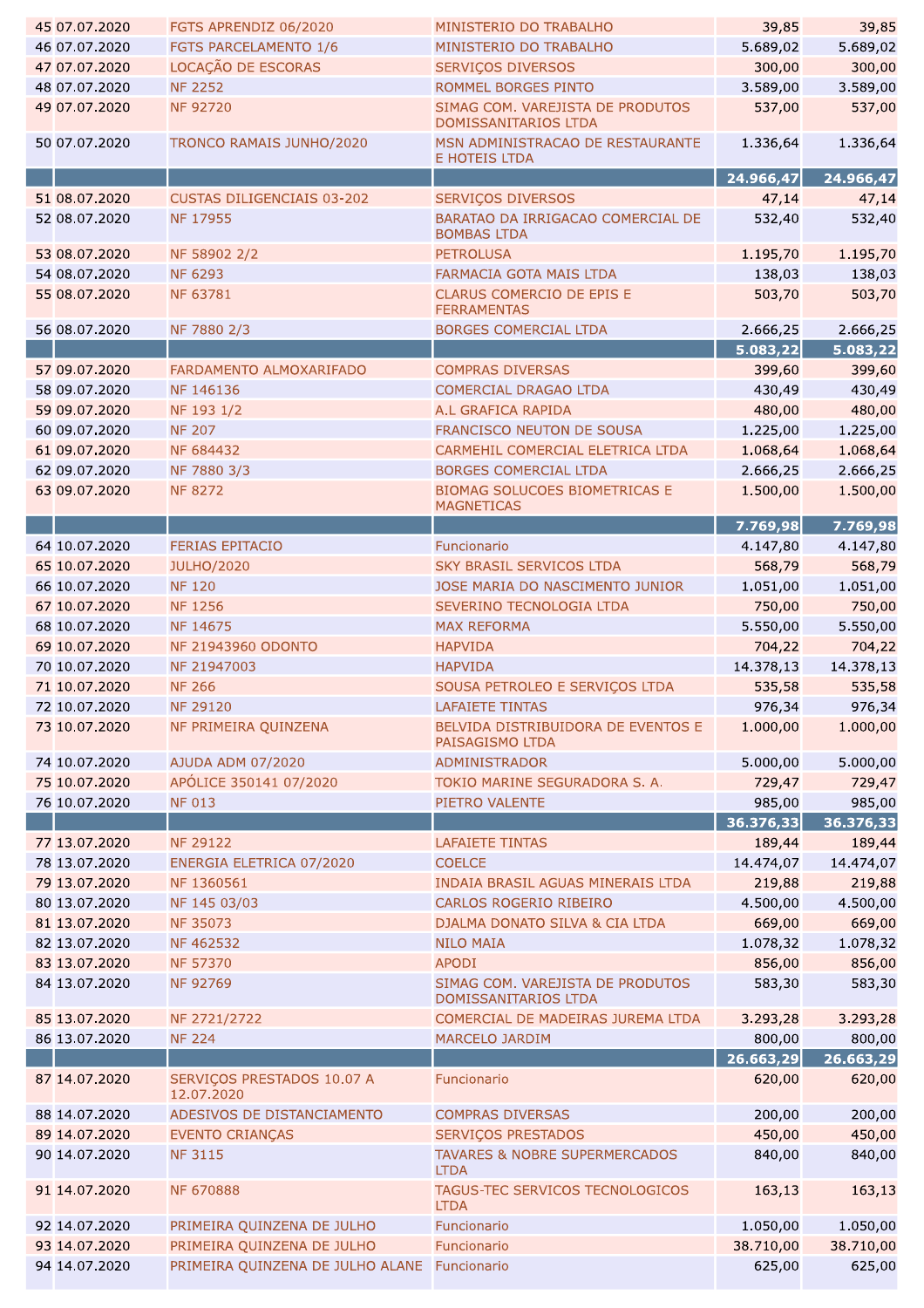| 95 14.07.2020  | PRIMEIRA QUINZENA DE JULHO ANT.<br><b>CLISIO</b>    | Funcionario                                                    | 400,00             | 400,00             |
|----------------|-----------------------------------------------------|----------------------------------------------------------------|--------------------|--------------------|
| 96 14.07.2020  | PRIMEIRA QUINZENA DE JULHO<br><b>CARLOS AUGUSTO</b> | Funcionario                                                    | 400,00             | 400,00             |
| 97 14.07.2020  | PRIMEIRA QUINZENA DE JULHO<br><b>JOSIMAR</b>        | Funcionario                                                    | 400,00             | 400,00             |
| 98 14.07.2020  | RESCISÃO FCO IAGO                                   | Funcionario                                                    | 753,46             | 753,46             |
|                |                                                     |                                                                | 44.611,59          | 44.611,59          |
| 99 15.07.2020  | <b>CUSTAS DILIGENCIAIS 16-202</b>                   | SERVIÇOS DIVERSOS                                              | 94,28              | 94,28              |
| 100 15.07.2020 | <b>CUSTAS PROCESSUAIS 16-202</b>                    | SERVIÇOS DIVERSOS                                              | 1.746,97           | 1.746,97           |
| 101 15.07.2020 | ENERGIA ELETRICA 07/2020                            | <b>COELCE</b>                                                  | 6.632,46           | 6.632,46           |
| 102 15.07.2020 | <b>JULHO/2020</b>                                   | <b>ISBET</b>                                                   | 486,20             | 486,20             |
| 103 15.07.2020 | <b>NF 16</b>                                        | <b>FABIO VIEIRA DE CASTRO</b>                                  | 3.294,75           | 3.294,75           |
| 104 15.07.2020 | <b>NF 242</b>                                       | ANTONIO JOSIMARIO SANTOS SILVA                                 | 3.772,00           | 3.772,00           |
| 105 15.07.2020 | <b>NF 2498</b>                                      | BBADV - SERVICOS DE COBRANCA EIRELI                            | 2.000,00           | 2.000,00           |
| 106 15.07.2020 | <b>NF 28281</b>                                     | FORTAL CHECK BRASIL SERVICOS DE                                | 55,82              | 55,82              |
|                |                                                     | <b>INFORMACOES</b>                                             |                    |                    |
| 107 15.07.2020 | <b>NF 290</b>                                       | <b>G R V FORTAL</b>                                            | 1.461,00           | 1.461,00           |
| 108 15.07.2020 | <b>NF 35074</b>                                     | DJALMA DONATO SILVA & CIA LTDA                                 | 480,00             | 480,00             |
| 109 15.07.2020 | NF 442765                                           | <b>MUNDIAL</b>                                                 | 2.502,00           | 2.502,00           |
| 110 15.07.2020 | NF 442769                                           | <b>MUNDIAL</b>                                                 | 1.280,00           | 1.280,00           |
| 111 15.07.2020 | <b>NF4833</b>                                       | COMERCIAL AGUIAR DE MATERIAL                                   | 1.920,00           | 1.920,00           |
|                |                                                     | <b>ELETRICO LTDA</b>                                           |                    |                    |
| 112 15.07.2020 | <b>NF 528</b>                                       | TRANS FRET SERVICOS DE FRETAMENTO<br><b>LTDA</b>               | 4.473,00           | 4.473,00           |
| 113 15.07.2020 | NF 9333/29156                                       | <b>LAFAIETE TINTAS</b>                                         | 506,41             | 506,41             |
| 114 15.07.2020 | <b>RECIBO</b>                                       | A.L GRAFICA RAPIDA                                             | 420,00             | 420,00             |
|                |                                                     |                                                                | 31.124,89          | 31.124,89          |
| 115 16.07.2020 | ENERGIA ELETRICA 07/2020                            | <b>COELCE</b>                                                  | 203,21             | 203,21             |
| 116 16.07.2020 | <b>NF 25306</b>                                     | SOLUCAO PRODUTOS PARA CONSTRUCAO                               | 575,00             | 575,00             |
|                |                                                     | LTDA - EPP                                                     |                    |                    |
| 117 16.07.2020 | NF 463355                                           | <b>NILO MAIA</b>                                               | 526,09             | 526,09             |
| 118 16.07.2020 | SERVIÇOS PRESTADOS EPITACIO                         | Funcionario                                                    | 2.520,00           | 2.520,00           |
|                |                                                     |                                                                | 3.824,30           | 3.824, 30          |
| 119 17.07.2020 | FGTS APRENDIZ 03,04,05                              | MINISTERIO DA FAZENDA                                          | 28,90              | 28,90              |
| 120 17.07.2020 | NF 106705                                           | STOCK COM DE EQUIP IND DE SEGURA                               | 213,00             | 213,00             |
| 121 17.07.2020 | NF 17688                                            | COMERCIAL BRASIL DISTRIBUIDORA                                 | 517,90             | 517,90             |
|                |                                                     | <b>EIRELI</b>                                                  |                    |                    |
| 122 17.07.2020 | NF 1908066                                          | TRES CORAÇOES ALIMENTOS                                        | 163,94             | 163,94             |
| 123 17.07.2020 | <b>NF 749</b>                                       | JNE SERVICOS DE INST. MANUT. DE INF E<br><b>SEGURANCA LTDA</b> | 1.908,00           | 1.908,00           |
| 124 17.07.2020 | <b>RECIBO</b>                                       | JORGE LUIS DA SILVA                                            | 1.500,00           | 1.500,00           |
| 125 17.07.2020 | NF 333181                                           |                                                                |                    |                    |
|                |                                                     |                                                                |                    |                    |
|                |                                                     | <b>IBYTE</b>                                                   | 305,00             | 305,00             |
|                |                                                     |                                                                | 4.636,74           | 4.636,74           |
| 126 20.07.2020 | <b>NF</b>                                           | <b>MERCADO PAGO</b>                                            | 580,00             | 580,00             |
| 127 20.07.2020 | NF 131864                                           | COMERCIAL DRAGAO LTDA                                          | 295,50             | 295,50             |
| 128 20.07.2020 | NF 443260                                           | <b>MUNDIAL</b>                                                 | 759,40             | 759,40             |
| 129 20.07.2020 | NF 131932                                           | <b>COMERCIAL DRAGAO LTDA</b>                                   | 1.182,79           | 1.182,79           |
| 130 20.07.2020 | NF 7231 BLOCOS                                      | <b>NACIONAL GAS</b>                                            | 9.129,41           | 9.129,41           |
| 131 20.07.2020 | <b>FATURA JULHO</b>                                 | <b>CLARO</b>                                                   | 675,82             | 675,82             |
| 132 20.07.2020 | INSS 2100 06/2020                                   | MINISTERIO DA FAZENDA                                          | 39.558,28          | 39.558,28          |
| 133 20.07.2020 | IRRF FOLHA 0561 06/2020                             | MINISTERIO DA FAZENDA                                          | 434,84             | 434,84             |
| 134 20.07.2020 | NF 2726 02/06                                       | COMERCIAL DE MADEIRAS JUREMA LTDA                              | 11.200,00          | 11.200,00          |
| 135 20.07.2020 | <b>NF 274</b>                                       | J S DE HOLANDA ME                                              | 740,00             | 740,00             |
| 136 20.07.2020 | <b>NF 646</b>                                       | A L S CAFE INDUSTRIA DE TINTAS LTDA                            | 2.615,00           | 2.615,00           |
|                |                                                     |                                                                | 67.171,04          | 67.171,04          |
| 137 21.07.2020 | ENERGIA ELETRICA 07/2020                            | <b>COELCE</b>                                                  | 432,45             | 432,45             |
| 138 21.07.2020 | <b>NF 1083</b>                                      | DEBORAH KELLY SOUSA OLIVEIRA - ME                              | 600,00             | 600,00             |
| 139 21.07.2020 | <b>NF 166</b>                                       | JOSE ANDRE DA SILVA JUNIOR                                     | 5.000,00           | 5.000,00           |
| 140 21.07.2020 | <b>RECIBO</b>                                       | <b>COMPRAS DIVERSAS</b>                                        | 345,00             | 345,00             |
| 141 21.07.2020 | SERVIÇOS PRESTADOS 18.07 A                          | Funcionario                                                    | 610,00             | 610,00             |
|                | 19.07.2020                                          |                                                                |                    |                    |
| 142 22.07.2020 |                                                     |                                                                | 6.987,45           | 6.987,45           |
| 143 22.07.2020 | <b>FERIAS AGLEILSON</b><br>NF 306655                | Funcionario<br>MG DISTRIBUIDORA                                | 2.205,44<br>401,19 | 2.205,44<br>401,19 |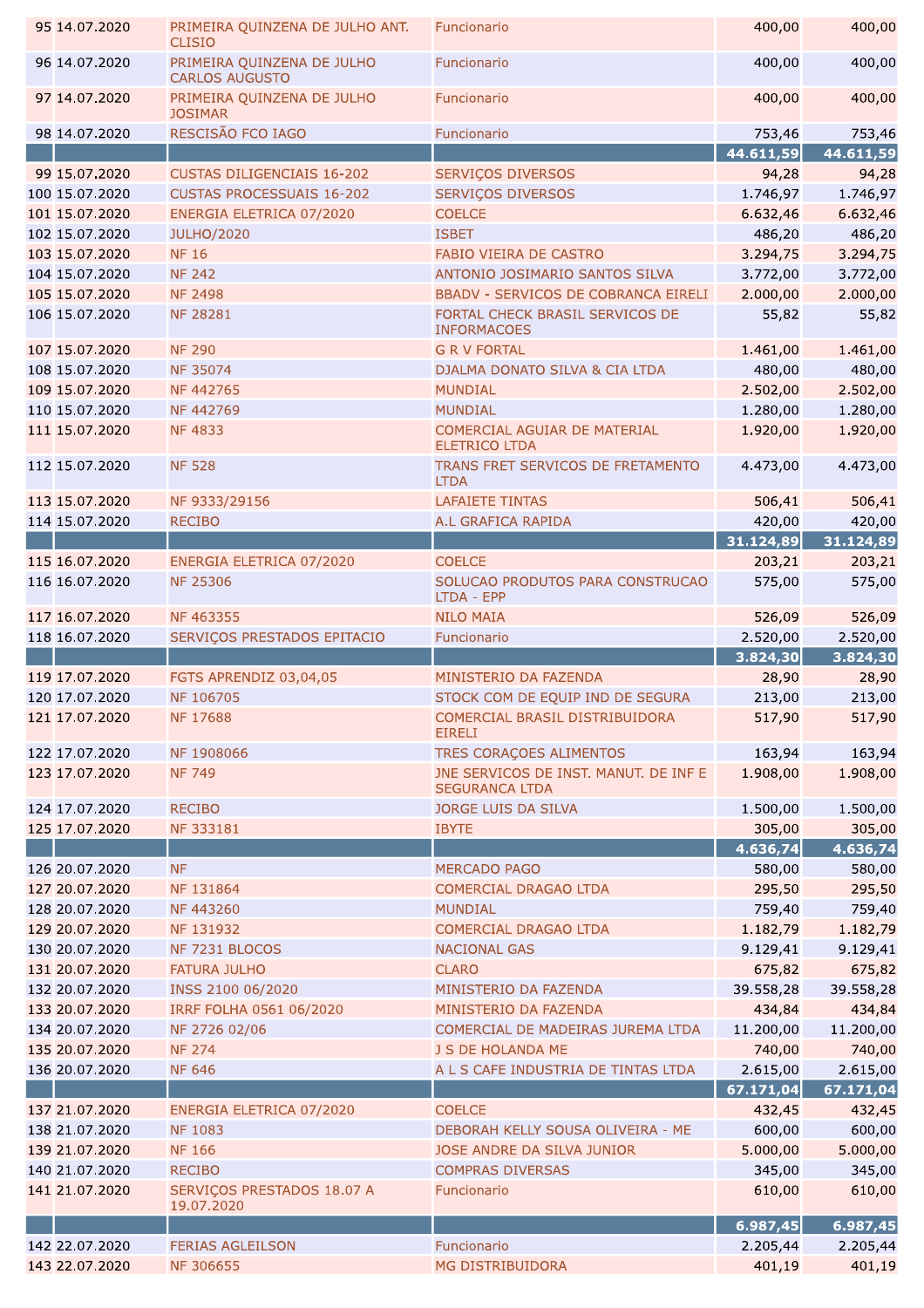| 144 22.07.2020                   | NF 322221 1/3                                                            | DTS-COM COM DE EDU DE SEG ELE -<br><b>EIRELI</b>               | 352,96             | 352,96               |
|----------------------------------|--------------------------------------------------------------------------|----------------------------------------------------------------|--------------------|----------------------|
| 145 22.07.2020                   | <b>NF42410</b>                                                           | VETCOM DIST. DE RACOES EIRELI ME                               | 1.002,50           | 1.002,50             |
| 146 22.07.2020                   | RECIBO 07/2020 ASOS                                                      | DR RENAN G. RIBEIRO MEDICO DO TRAB.                            | 1.020,00           | 1.020,00             |
|                                  |                                                                          | <b>CREMEC: 2288</b>                                            | 4.982,09           |                      |
| 147 23.07.2020                   | <b>RECIBO</b>                                                            | <b>JORGE LUIS DA SILVA</b>                                     | 2.000,00           | 4.982,09<br>2.000,00 |
| 148 23.07.2020                   | <b>NF 146</b>                                                            | CARLOS ROGERIO RIBEIRO                                         | 1.350,00           | 1.350,00             |
| 149 23.07.2020                   | <b>RECIBO</b>                                                            | <b>COMPRAS DIVERSAS</b>                                        | 305,00             | 305,00               |
|                                  |                                                                          |                                                                | 3.655,00           | 3.655,00             |
| 150 24.07.2020                   | NF 193 2/2                                                               | A.L GRAFICA RAPIDA                                             | 480,00             | 480,00               |
| 151 24.07.2020                   | <b>EVENTO CRIANÇAS</b>                                                   | <b>SERVIÇOS PRESTADOS</b>                                      | 450,00             | 450,00               |
| 152 24.07.2020                   | FGTS DEMITIDO JOSE RUAN                                                  | MINISTERIO DO TRABALHO                                         | 34,28              | 34,28                |
| 153 24.07.2020                   | FGTS DEMITIDO JOSE RUAN                                                  | MINISTERIO DO TRABALHO                                         | 12,18              | 12,18                |
| 154 24.07.2020                   | NF 11492                                                                 | DOURADO INDUSTRIA E COM DE<br>FIBERGLASS EIRELI ME             | 373,00             | 373,00               |
| 155 24.07.2020                   | NF 2133249                                                               | <b>COMPRAS DIVERSAS</b>                                        | 219,00             | 219,00               |
| 156 24.07.2020                   | NF 252305                                                                | <b>INTEGRAL AGROINDUSTRIAL</b>                                 | 978,34             | 978,34               |
| 157 24.07.2020                   | <b>NF 25446</b>                                                          | SOLUCAO PRODUTOS PARA CONSTRUCAO<br>LTDA - EPP                 | 840,00             | 840,00               |
| 158 24.07.2020                   | <b>NF 29250</b>                                                          | <b>LAFAIETE TINTAS</b>                                         | 639,61             | 639,61               |
| 159 24.07.2020                   | <b>NF472534</b>                                                          | <b>NILO MAIA</b>                                               | 486,89             | 486,89               |
| 160 24.07.2020                   | PIS 8301 06/2020                                                         | MINISTERIO DA FAZENDA                                          | 1.178,19           | 1.178,19             |
| 161 24.07.2020                   | RESCISÃO JOSE RUAN                                                       | Funcionario                                                    | 540,39<br>6.231,88 | 540,39               |
| 162 27.07.2020                   | <b>NF 14082</b>                                                          | URSULA ANDREA ALMEIDA BARROS                                   | 1.475,00           | 6.231,88<br>1.475,00 |
|                                  | <b>NF 355</b>                                                            | PONTE-ME                                                       |                    |                      |
| 163 27.07.2020<br>164 27.07.2020 | DECIMO TERCEIRO FUNC SEM CONTA                                           | SOUSA PETROLEO E SERVIÇOS LTDA<br>Funcionario                  | 831,56<br>2.233,78 | 831,56<br>2.233,78   |
| 165 27.07.2020                   | NF 1366537                                                               | <b>INDAIA BRASIL AGUAS MINERAIS LTDA</b>                       | 274,85             | 274,85               |
| 166 27.07.2020                   | <b>NF 1629</b>                                                           | TecTreina Com e Serv Ltda                                      | 998,00             | 998,00               |
| 167 27.07.2020                   | <b>NF 1633</b>                                                           | TecTreina Com e Serv Ltda                                      | 399,20             | 399,20               |
| 168 27.07.2020                   | <b>NF 253</b>                                                            | PET GULA COMERCIO E SERVIÇOS LTDA                              | 548,40             | 548,40               |
| 169 27.07.2020                   | NF 444662                                                                | <b>MUNDIAL</b>                                                 | 4.865,00           | 4.865,00             |
| 170 27.07.2020                   | PRIMEIRA PARCELA DECIMO TERCEIRO<br><b>ALANE</b>                         | Funcionario                                                    | 625,00             | 625,00               |
| 171 27.07.2020                   | PRIMEIRA PARCELA DECIMO TERCEIRO Funcionario<br><b>ANTONIO CLISIO</b>    |                                                                | 831,61             | 831,61               |
| 172 27.07.2020                   | PRIMEIRA PARCELA DECIMO TERCEIRO Funcionario<br><b>CARLOS AUGUSTO</b>    |                                                                | 554,32             | 554,32               |
| 173 27.07.2020                   | PRIMEIRA PARCELA DECIMO TERCEIRO Funcionario<br><b>DANIEL NASCIMENTO</b> |                                                                | 713,94             | 713,94               |
| 174 27.07.2020                   | PRIMEIRA PARCELA DECIMO TERCEIRO Funcionario<br><b>JOSIMAR DA SILVA</b>  |                                                                | 493,60             | 493,60               |
| 175 27.07.2020                   | PRIMEIRA PARCELA DECIMO TERCEIRO<br><b>MAYRA</b>                         | Funcionario                                                    | 931,94             | 931,94               |
| 176 27.07.2020                   | PRIMEIRA PARCELA DECIMO TERCEIRO ADMINISTRADOR<br><b>SALARIO</b>         |                                                                | 66.923,95          | 66.923,95            |
| 177 27.07.2020                   | PRIMEIRA PARCELA DECIMO TERCEIRO ADMINISTRADOR<br><b>SALARIO</b>         |                                                                | 5.432,31           | 5.432,31             |
| 178 27.07.2020                   | SERVIÇOS PRESTADOS 24.07 A<br>26.07.2020                                 | Funcionario                                                    | 625,00             | 625,00               |
|                                  |                                                                          |                                                                | 88.757,46          | 88.757,46            |
| 179 28.07.2020                   | <b>NF 2358</b>                                                           | CASA DO HORTICULTOR COM E REPRES<br><b>LTDA</b>                | 764,00             | 764,00               |
| 180 28.07.2020                   | ADIANT DA SEGUNDA PARC DECIMO<br><b>AGLEILSON</b>                        | Funcionario                                                    | 800,00             | 800,00               |
| 181 28.07.2020                   | AGOSTO - 2020 METROPOLITANO                                              | <b>SINDIONIBUS</b>                                             | 823,80             | 823,80               |
| 182 28.07.2020                   | AGOSTO- 2020 URBANO                                                      | <b>SINDIONIBUS</b>                                             | 2.995,20           | 2.995,20             |
| 183 28.07.2020                   | <b>NF 1118</b>                                                           | <b>TEVIX COMERCIO DE</b><br><b>ELETROELETRONICOS</b>           | 1.550,00           | 1.550,00             |
| 184 28.07.2020                   | <b>NF 25076</b>                                                          | LABOR SAUDE SERVIÇOS DE ANALISES E<br><b>COMERCIO LTDA EPP</b> | 209,00             | 209,00               |
| 185 28.07.2020                   | NF 475672                                                                | <b>NILO MAIA</b>                                               | 604,24             | 604,24               |
| 186 28.07.2020                   | <b>RECIBO MASCARAS</b>                                                   | <b>COMPRAS DIVERSAS</b>                                        | 500,00             | 500,00               |
|                                  |                                                                          |                                                                | 8.246,24           | 8.246,24             |
| 187 29.07.2020                   | <b>CONSERTO AR-CONDICIONADO</b>                                          | <b>SERVIÇOS DIVERSOS</b>                                       | 350,00             | 350,00               |